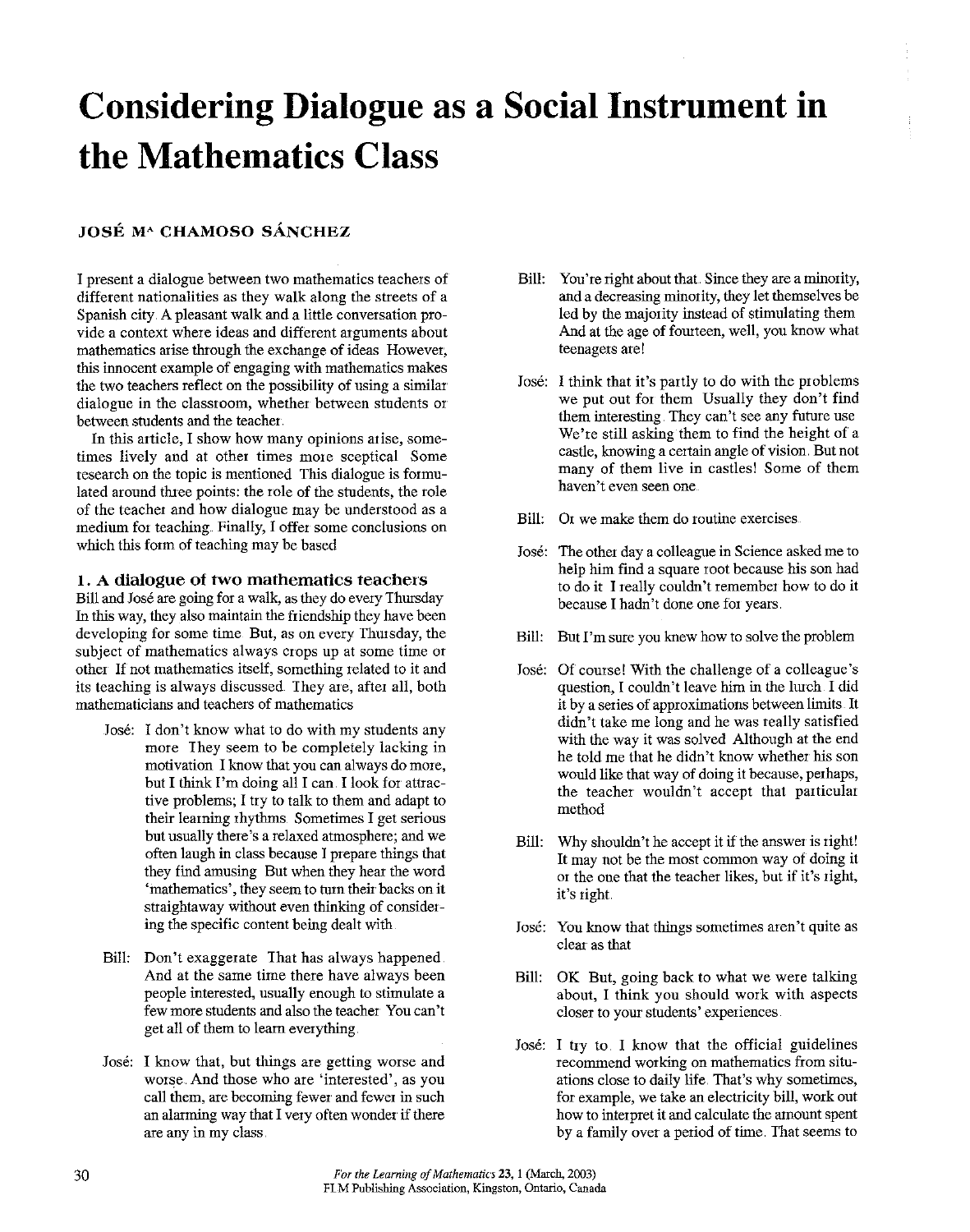**interest them Or else we deal with mathematics in the supermarket. But, of course, many of them never go to the supermarket and others have never seen an electricity bill** 

- Bill: But they will some day
- José: That's what I think But the biggest problem I find is that many mathematical problems can really be taken from ordinary life, but this is not enough. Many of them are going to need mathematics at a higher level
- Bill: Right But, isn't it important to prepare students for ordinary life?
- José: I agree with you. That is important. However, we can't neglect the fact that some will be heading for work needing a high level of mathematical understanding. For many, this will not be the case. You talk about ordinary life Where, for example, are the geometrical problems in the **street?**
- Bill: Well, there must be some geometry out here!
- **Jose: Yes, of course There are geometrical aspects everywhere But it's not very inspiring asking**  them to look out the window and tell me how many geometrical shapes they can see
- Bill: You don't need to be so pessimistic. Agreed, it's not easy, but geometrical problems can be identified in our surroundings
- Jose: Yes, of course I've already tried that. Add the number of squares you can see, multiply it by the number of circles and then divide the result by the number of rectangles Now, what do you call the plane figure which has as many sides as the **remainder from that division?**
- Bill: Everything really does seem gloomy to you today I don't think things are quite so bad Look, what can you see over there? (See Figure 1)
- Jose: A triangle. And beneath that a rectangle. And cir**cles, semicircles, parallel lines, perpendicular**  lines The same as always
- Bill: Pull yourself together. Let's look at that triangle What can we say about it?
- Jose: What is there to say about it? Well, it has three sides and three angles Now it's you who's driving me mad!



*Figure I* 

- Bill: Well, that's something It has three sides, two seem equal and three angles, two of which also **seem to be equal So, it seems to be an isosceles**  triangle. But it's certainly not right-angled Are you sure it's not right-angled? It certainly doesn't look as though it is. If we wanted it to be one, **we would have to raise the upper vertex a bit**
- Jose: Yes, but we don't know how much What we do **know is that if we raise or lower the upper vertex,**  the triangle would still be isosceles as it is now
- Bill: That would be if we moved the vertex perpendicularly. If we moved it a little to one side, it wouldn't be isosceles
- Jose: Of course
- Bill: Of course nothing We haven't explained it It would have to be raised following the perpendicular bisector of the segment that coincides with the base of the triangle
- Jose: Oh, of course! Because the points of the perpen**dicular bisector of a segment ate equidistant from its ends**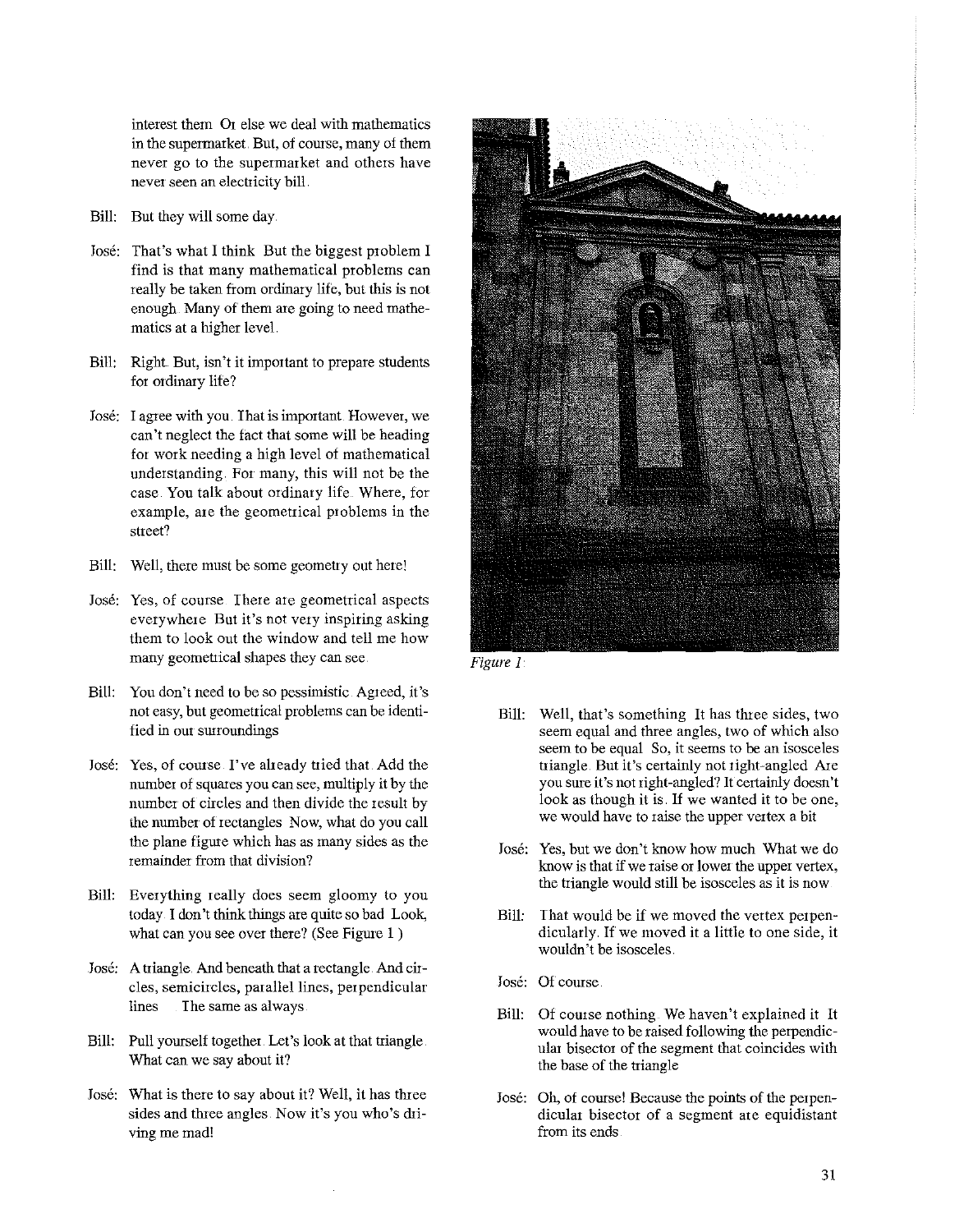- Bill: Is that really so? How can it be proved? Let's think Ah! It can be seen, well, with a piece of paper where the segment whose perpendicular bisector we want to find is drawn. To find it, all we have to do is fold the paper so that the ends of the segment coincide exactly and so that one part of it is exactly on top of the other. *The* perpendicular bisector is precisely the fold formed
- Jose: Then, how can it be proved that the points of the **perpendicular bisector are equidistant f:rom the**  ends of the segment?
- Bill: Do it and you'll see right away Take this paper and draw a segment
- Jose: Let's see Any segment, right?
- Bill: That's right Fold the paper like I told you and when it's like that and the two ends of the segment are one on top of the other, we would just have to take any point of the perpendicular bisector and join it to an end. You can see that it is at **the same distance from the other one because that point is the same in both cases and one end is**  on top of the other
- Jose: Of course, how silly I am I'm not used to handling paper
- Bill: What? You say you look for attractive problems and you try to achieve a good atmosphere and you're not used to handling paper? You should always have paper, pencil and scissors handy That's what Pedro Puig Adam said in the prologue to his *Geometria lntuitiva* (1928):

**Here, dear reader, we introduce you to those who will be your workrnates: some scissors, a**  ball of string, a ruler, a couple of set squares, a very large pile of paper. On not one single day should you start the Geometry lesson without having at hand these good compan**ions, or finish it without leaving your table**  literally full of paper cuttings with shapes

- Jose: I'd like to see Puig Adam with my students
- Bill: You're not very optimistic today, are you! Look at the triangle. We said that if we raised or lowered the upper vertex following the perpendicular bisector of the lower side of the triangle, it would still be an isosceles triangle, if it really is **isosceles to statt with**
- Jose: Let's suppose it is
- Bill: Right, let's suppose that it is And that there's only one point that would make the triangle right -angled
- José: Only one point? Let me think . Right No. There are two points: One above the base, and **another below, symmetrical with the previous**  one with respect to the axis that forms the base.
- Bill: You're right. Two points. But let's fix our attention on the one at the top
- **Jose: How can we if we don't know which one it is?**
- Bill: We can easily find it by merely seeing when its **angle measures ninety degrees But we can't measure it from here**
- **Jose: There's a device for measuring angles at a distance**
- Bill: Let me have it and we'll clear it up right away
- Jose: You don't think I've got one here!
- Bill: Well if we haven't got one, let's try to discover **it without those instruments We may not even be**  able to do it from here just by looking
- Jose: What exactly are we trying to find?
- Bill: How to prove whether the upper angle of the triangle measures more than ninety degrees or less, **and at what point it would measure ninety**  degrees.
- **Jose: Let's see It seems clear that the angle is greater**  than a right angle How would we get it to be a right angle? If we rotate the triangle. Bow silly! By rotating everything stays the same Let's put the triangle inside a square to see what happens The only possibility is a square with sides that measure the same length as the unequal side of the triangle. But I still can't see anything
- Bill: Look! If we put the triangle inside a square like **you say, and we &aw in the diagonals, these are**  above the other sides of the triangle It seems that we could get something from there, but I can't **quite see what**
- Jose: Wait a minute! If the diagonals are above the sides of the triangle let's see . if the diagonals **come to coincide exactly with the sides of the tri**angle, then the angle would be a right angle!
- Bill: Why?
- Jose: Because the diagonals divide the square into four equal parts and, as we know that a complete turn is three hundred and sixty degrees, each of those parts will measure ninety degrees
- Bill: Of course! And, in this case, the sides would be under the diagonals, then the upper angle of the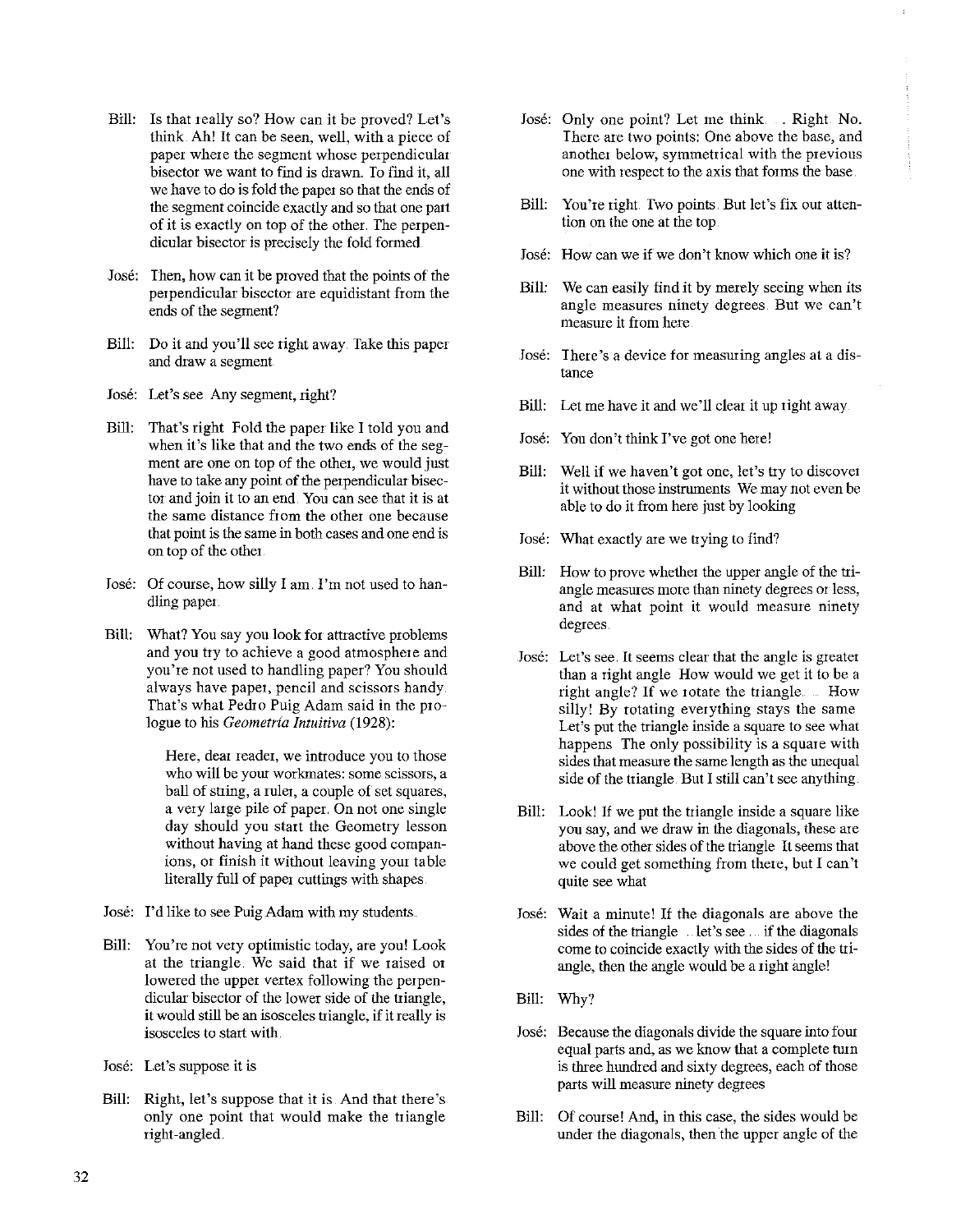triangle would be greater than a tight angle, so **that the neater the base the greater it is For example, at the limit, when the two sides become**  fused with the side of the base it would measure the maximm, one hundred and eighty degrees

- Jose: And if the two sides were above the diagonals, the angle would measure less than ninety degrees.
- Bill: And to obtain a tight-angled triangle, we would **just have to put the triangle in question into a square with a side the same measurement as the**  unequal side of the triangle, so that its diagonals would indicate exactly where the other sides of the triangle should go
- Jose: Well, now we've got it It wasn't easy But, did you know how to solve it?
- Bill: I didn't even know that problem Besides, you did it
- Jose: I don't think so What is true is that the knowl**edge we used was minimal Our students know**  how to do this perfectly. Any of them could have solved it The problem is it needed some thought And that's what they're not ready to apply
- Bill: You really are a pessimist Perhaps it's because we don't ask them to do it Look here The cross over the chemist's (see Figure 2) There we do have tight-angled triangles



*Figure* 2:

- Jose: Equilateral triangles you mean. You can see they have three equal sides
- Bill: That's it. Equilateral I was thinking of the previous right-angled triangles!
- Jose: And you can see that all the angles are equal They all measure sixty degrees
- Bill: Right But, how could we prove that those triangles are equilateral?
- Jose: With a ruler: measure them and that's that
- Bill: Give me one and a ladder too
- **Jose: I haven't got one**
- Bill: Well then ... Let's try it in the situation we are in, from here Although we may not be able to **prove it**
- Jose: I don't know. If they were equal, we could join **them all, considering the centre as the vertex of**  all of them and each triangle as having a side common to the triangle beside it Well, what about it?
- Bill: Nothing Ah! But if we join them all, fot them to be equilateral, we would have to be able to put six in to fill the whole circumference.
- Jose: Why six?
- Bill: Because six would make a regular hexagon And a regular hexagon can be inscribed in a circum**ference where the radius is equal to the side of**  the hexagon
- **Jose: And you can see it's not possible to inscribe six in**  there. There's not enough room It's impossible to **put two triangles similar to those in the spaces there are between the green. One, perhaps**
- Bill: So, those triangles are not equilateral.
- Jose: Well, they looked as if they were Appearances **are sometimes deceiving. We've solved this**  problem straightaway It's a very good one. It seemed much harder
- Bill: That's because we've warmed up. Anyway, there'll be quite a few that can't be solved So problems can be posed which very often will **have no solution or, perhaps, we won't be able to solve them**
- Jose: All right But we'll keep the good ones look there, on the pavement (see Figure 3) There are **squares, some inside others! It's the same as the**  problem I put on the exam the other day!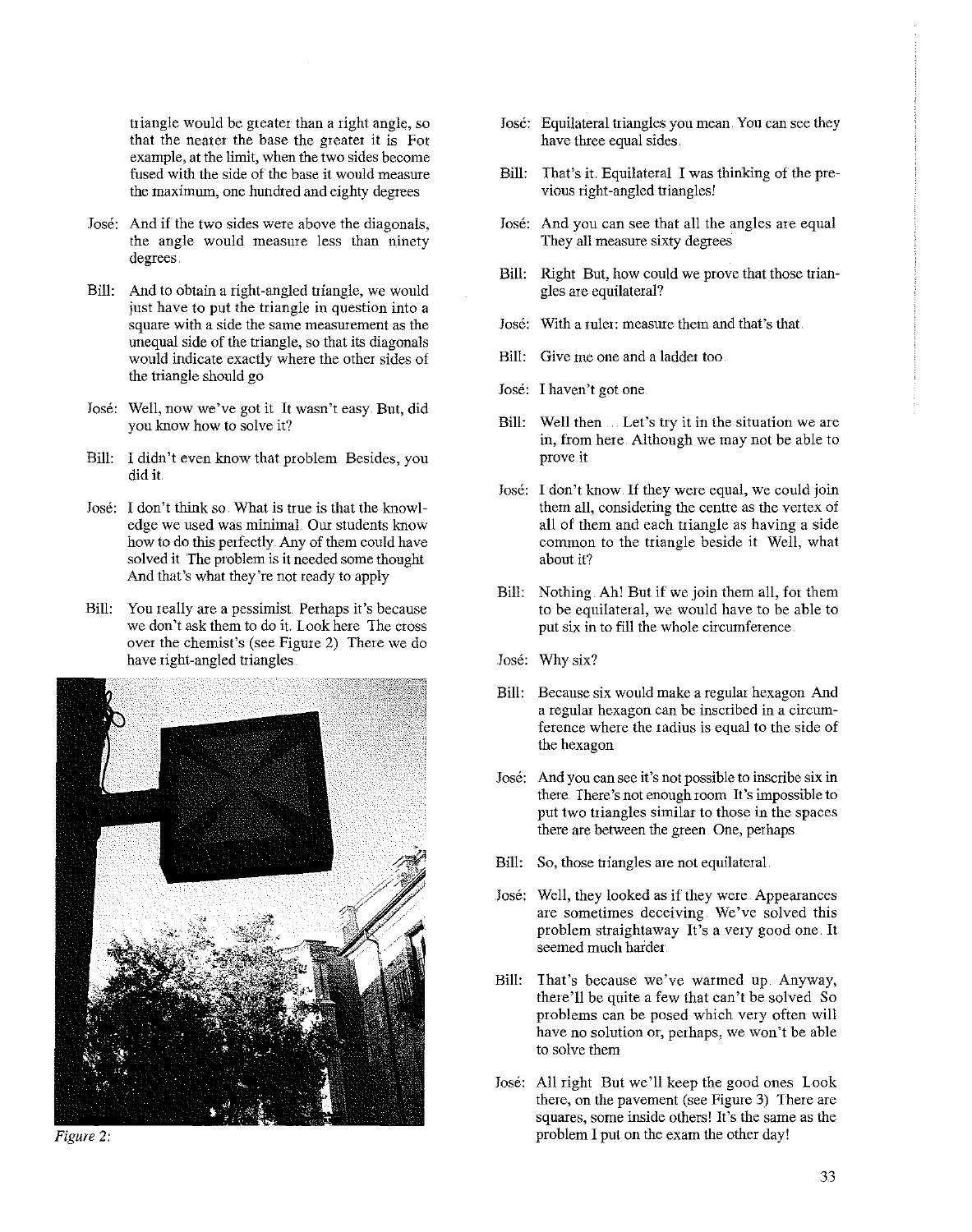

*Figure 3* 

- Bill: And how did they get on?
- Jose: The same as always: they nearly all got it wrong
- Bill: What did they have to calculate?
- Jose: The ratio between the areas of the largest square and the one immediately smaller.
- Bill: Well, that's easy You can see it just by superimposing on the smaller square the triangles that are formed in the corners of the largest square. The area of the largest square is exactly double that of the next largest square
- Jose: And with the next smallest square the same thing **occurs**
- Bill: It's not only the same, but you can see and almost feel what happens
- Jose: They must not walk by here like we do. They've **got other concerns. Besides, I remember that I**  also asked them about the ratio between the **perimeters**
- Bill: That's a bit more difficult. It doesn't seem easy to do it visually, but it can be done right away by Pythagoras
- Jose: Yes, I know how to do it. You have to calculate the hypotenuse of one of those triangles, because they're all the same and it coincides with the side of the smaller square. Then that hypotenuse will be the square root of two times half of the side of the largest square, because the triangles are right-angled isosceles triangles and that solves it
- Bill: It's solved for those who can solve it, because, according to what you say, not many of them solved it correctly
- Jose: The trouble is, when a problem is posed, they immediately start calculating without stopping to think for a moment. And, very often, they get **carried away with their calculations**
- Bill: Yes, that's right, they don't think too much They work in the way we taught them So we're to blame
- Jose: Well, with all the time I spend preparing classes and reading new things looking for ways to motivate them!
- **Bill: I know, but sometimes it's not a question of**  learning and knowing a lot, but rather the way of applying the knowledge you have
- **Jose: Yes, the same as always. Give me good examples**  and you'll see how they like them
- Bill: But it's not a question of their liking it, rather of them learning and of it serving for something Although if they like it, of course, that's better
- Jose: Listen, I'm really getting to like this discussion The ideas that each of us suggests, even if they're **not accurate, are at least considered. By linking some ideas with others, we have found that we eventually come to a solution I'm sure that I wouldn't have achieved much this afternoon**  without your help.
- Bill: But you're the one who has solved nearly all of the problems this afternoon
- Jose: Rather the opposite Let's say it was half and half
- Bill: Look at that window arch (see Figure 4) How could we find the centre from where it should be traced?
- **Jose: There's a way to do it with a ruler and compass:**  knowing three points, it is easy to calculate the circumference that goes through them just by  $\ldots$  I know what you are going to say: we haven't got **a ruler and compass**
- Bill: But it can't be difficult If we imagine the chord that joins both ends of the arc, would anything happen?
- Jose: I know what you're getting at!
- Bill: I don't understand
- **Jose: Of course, if we consider the square which has**  that chord as its side and we imagine that it is just **under the arc, then the intersection point of its two diagonals is the centre of the circumference**  to which the arc belongs. This is because the dis**tance to one end of the arc is the same as the distance to the other end. At the same time, it is**  half of the diagonal and the radius of the circum**ference!**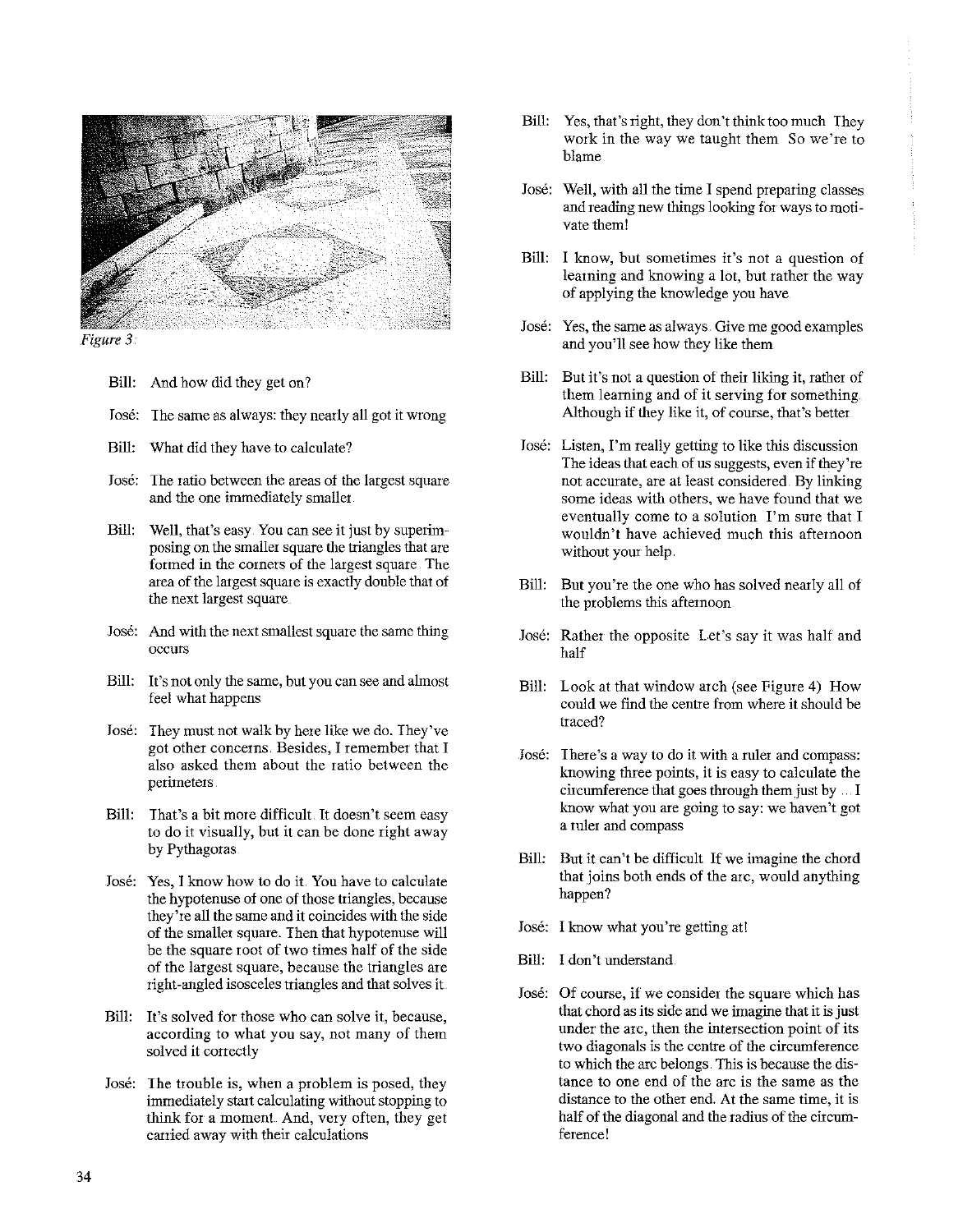

*Figure 4.* 

- **Bill: It's not clear to me It's true that the centre is on**  the perpendicular bisector of that chord, from what we saw before And that bisector passes through the intersection point of the diagonals **of the square I don't see what you are saying,**  though. I don't think it can be done from here, although it needs a bit more thought
- José: You're right With three known points it's easy. You trace the perpendicular bisectors that join **them and the centre is their intersection point But under these circumstances, I don't think this**  problem can be solved
- Bill: That's enough for me for today. I think we've **earned a beer Come on, it's on me. look, an**  octagon. What an ugly octagon (see Figure 5)
- Jose: It's irregular
- Bill: It certainly is. It's quite obvious that its sides are unequal. It's not possible to construct a regular **octagon inside a rectangle It would have to be inscribed in a square**
- Jose: What do you mean, it's not possible? All you have to do is take the sides so that





- Bill: Ah, yes. Maybe. For homework for the next time we go for a walk
- Jose: You'll see how I prove it. It can't be difficult **You'll have it tomorrow.**

They both go into the bar across the road

Bill: Look at the poster advertising the beer: for each **beer you drink, you get a number and see if it**  comes up! (See figure 6)



*Figure 6.*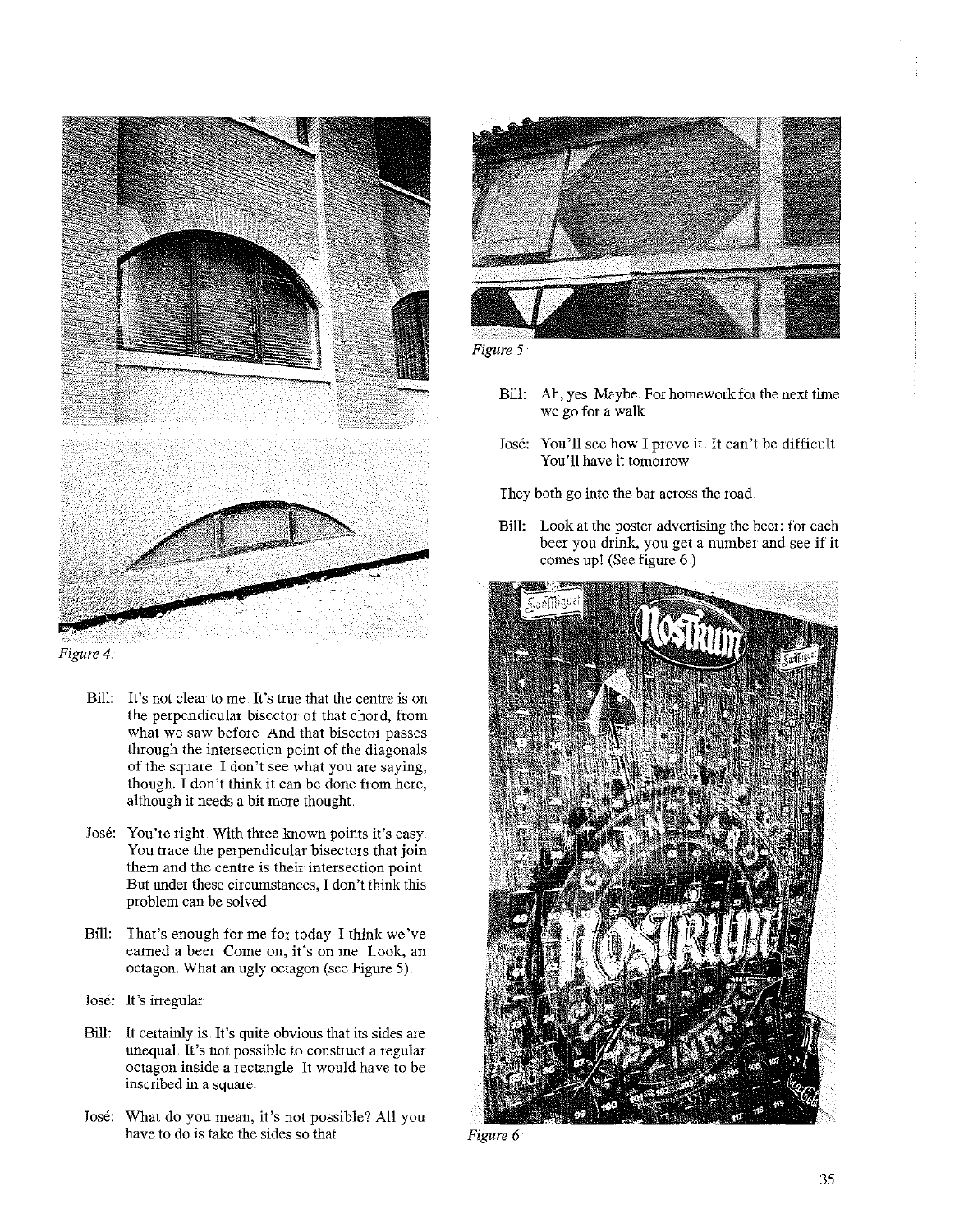- Jose: Isn't it what they say about maths: numbers are everywhere? Look at the list of possible prizes. They're arranged according to the table of twelve. All kinds of congruence can be done **there in twelves: for instance, it can be seen tight**  away what time it will be after a certain munber **of hours m which month corresponds to a certain number of months after the one we're in. Or even more exercises with numbers**
- Bill: But, weren't we doing geometrical problems? Forget about numbers and drink your beer
- Jose: Does the theorem of Pythagoras seem like a geometrical aspect? Look at the mirror over there. Pythagoras' theorem can be demonstrated just by counting the squares (see Figure 7).



*Figure* 7

Bill: Oh, yes! At the bottom, to make a square on the hypotenuse of the triangle you need four by fom sixteen squares. Look at the other sides of the triangle, on the sides adjacent to the right angle: one, two, three, four .... With eight, it would be complete Naturally, eight and eight are sixteen. Then the area of the square on the hypotenuse is equal to the sum of the areas of the squares on the sides adjacent to the right angle. The thing **is, it's not a general case The triangle is isosceles** 

- Jose: It's a special case, but if my students had that image in their heads, I'm sure they would never forget one demonstration at least of Pythagoras' **theorem.**
- Bill: Finish your beer and let's go But close yom eyes, because otherwise, besides taking up all my afternoon, you'll take up all night as well

#### 2 .. **Ihe next Thursday**

Jose was impressed by the dialogue between the two mathematicians during their walk the previous Thursday. He had been thinking about it all weekend. He had read books and articles on the topics they had discussed What is more he had also tried to transcribe what they had talked about To do this, he returned to the places they had visited The following Thursday, when he had again arranged to meet Bill for a walk, he took several sheets of his notes with him This surprised Bill.

- Bill: Why have you written all that?
- **Jose: Because we had a good time, and we were learn**ing. Couldn't teaching be like that?
- Bill: Like what? Talking?
- Jose: Exactly. With students talking to each other and the teacher as well
- Bill: That's very different from the teaching we had **in our schooldays The teacher seemed to do**  nothing but lecture
- **Jose: That's a long time ago now What we experienced**  last Thursday arose from our own environment **and interests That's a constiuctivist perspective, isn't it?**
- Bill: But does it follow the official guidelines?
- Jose: I can see you don't like what I've written
- Bill: I didn't say that. I think it may be an idea, but I **don't know if it's possible to put it into practice**
- Jose: Bill, all week I've been going over and over *this*  matter and I have some ideas. We often hear said that students are thought to understand mathe**matics better if they are involved in their own learning So teachers must be aware that the stu**dents have to be allowed to think, speak and **express their opinion**
- Bill: The truth is that doing it that way helps to reveal the originality of their thought and the diverse **ways in which they reason in order to understand mathematics**
- Jose: It also helps us to understand that students have different views of the world in which we live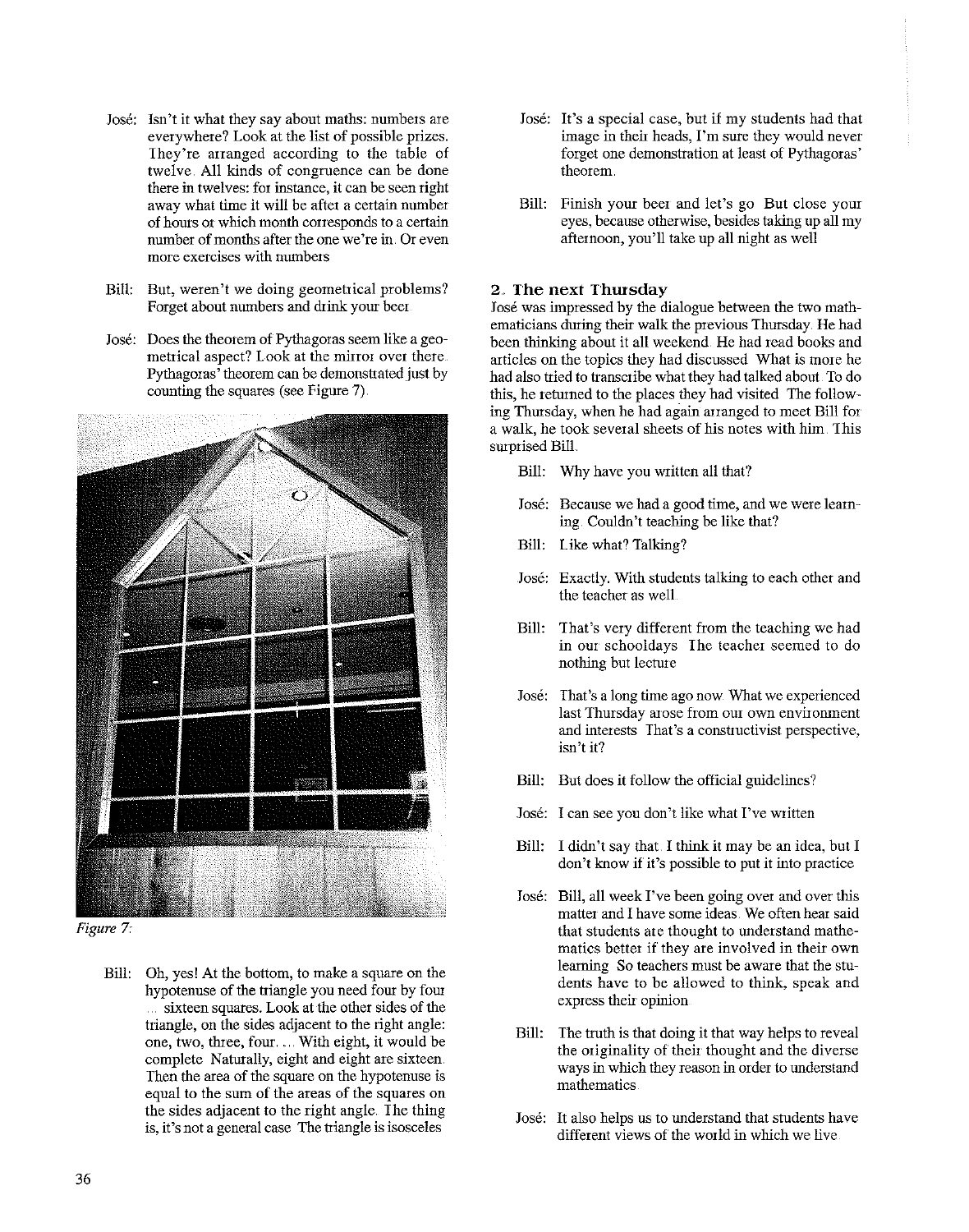- Bill: But it won't be easy to get students to express their opinions and ideas freely For one reason or another, not everybody is used to doing that in their daily life Many adults feel too intimidated to express their opinions in public.
- Jose: That's true. And also that fear of being ridiculed is usually worse in young students, especially when they feel they are being judged severely and critically by their teacher
- Bill: But that would be the teacher's 'mission statement'. Let's say: 'to create an atmosphere in which students can develop their knowledge through the free exchange of their ideas'
- Jose: I he teacher's work is fundamental Don't you agree it's to establish social norms during problem-solving sessions and support their understanding of mathematical explanations
- Bill: To do that requires lots of patience and knowl**edge, as well as a keen awareness and sensitivity**
- Jose: Undoubtedly. That is not easy You're talking about ensuring harmony between all the diverse **components of the educational process It's about fostering a democratic atmosphere in the class**room providing the stimulus for active and free participation
- Bill: But that should always be the case, shouldn't it? Surely each of us in the teaching process should respect the point of view of others, even though **we may strongly disagree on occasions**
- Jose: I'm glad you said that We shouldn't suppress **disagreement, confrontation of opinions and**  ideas Sometimes these are accompanied by a little heat too. However, we have to be careful that such challenges are not directed personally.
- Bill: So in general, we are looking for a spontaneous **flow of ideas, yet at the same time ensuring that**  they keep to the subject
- Jose: You have to take into account that although all these responses are acceptable if we take a con**structivist viewpoint, this doesn't mean that they are all couect Do you know, I've read a great**  deal about this subject this week (Yackel (1995), Turner and Rossman (1997) and Fraivillig, Murphy and Fuson (1999).)
- Bill: Actually, I've also been reading about dialogue, although I didn't do it for the purpose you indicated For example, Clements (1997) pointed out that the teacher's efforts were both important and fundamental in identifying why the student had **given one answer and not another**
- Jose: Of course. If mathematics were treated like that **in the classroom from an early age, students**  would experience it as a discipline in which reasoning passes through the validation of ideas This can be seen as a forerunner of the develop**ment of mathematical argumentation and even of**  formal proof
- Bill: I remember some research by Wood (1999) that corroborates that It was carried out with seven-year'-Old pupils during their study of arithmetic in the classroom. Disagreements among the pupils were solved by dialogue and debate starting from each pupil's point of view During this time, a process of negotiation was carried out by the teacher
- Jose: Consequently, dialogue is an important social instrument. I have read how Ernest (1991) defined the basis for describing mathematical knowledge as a social system revolving around three points:
	- (a) mathematical knowledge, besides being knowledge, is agreement and linguistic **rules - language is a social constiuction;**
	- (b) by means of interpersonal social **processes, one goes from individual sub**jective mathematical knowledge to accepted objective knowledge;
	- (c) objectivity in itself will be understood as **social**

Bill takes a deep breath He looks seriously at Jose and says:

- Bill: All right It seems that what you want to do aligns with a constructivist methodology. Consequently, with this understanding as a way of teaching, you'll have to reconsider what is expected of the students, the role the teacher has to play and the character of the dialogue within the classroom
- José: That's what we've been talking about. But let's take a closer look at those three points We'll focus on the first one. Ihe students are expected to take advantage of the opportunities for debat**ing, ciiticising, explaining and, when necessary,**  defending their interpretations and solutions while they interact with each other or with the **teacher. In order to do so, the students must work**  with problematic situations, so that they can explain and defend their reasoning until they **come to an agreement among themselves as to**  which is the right route to take towards reaching a solution. They can do this without the constant **presence of the teacher**
- Bill: But, do you think that work in this sense really promotes the students' individual learning **processes?**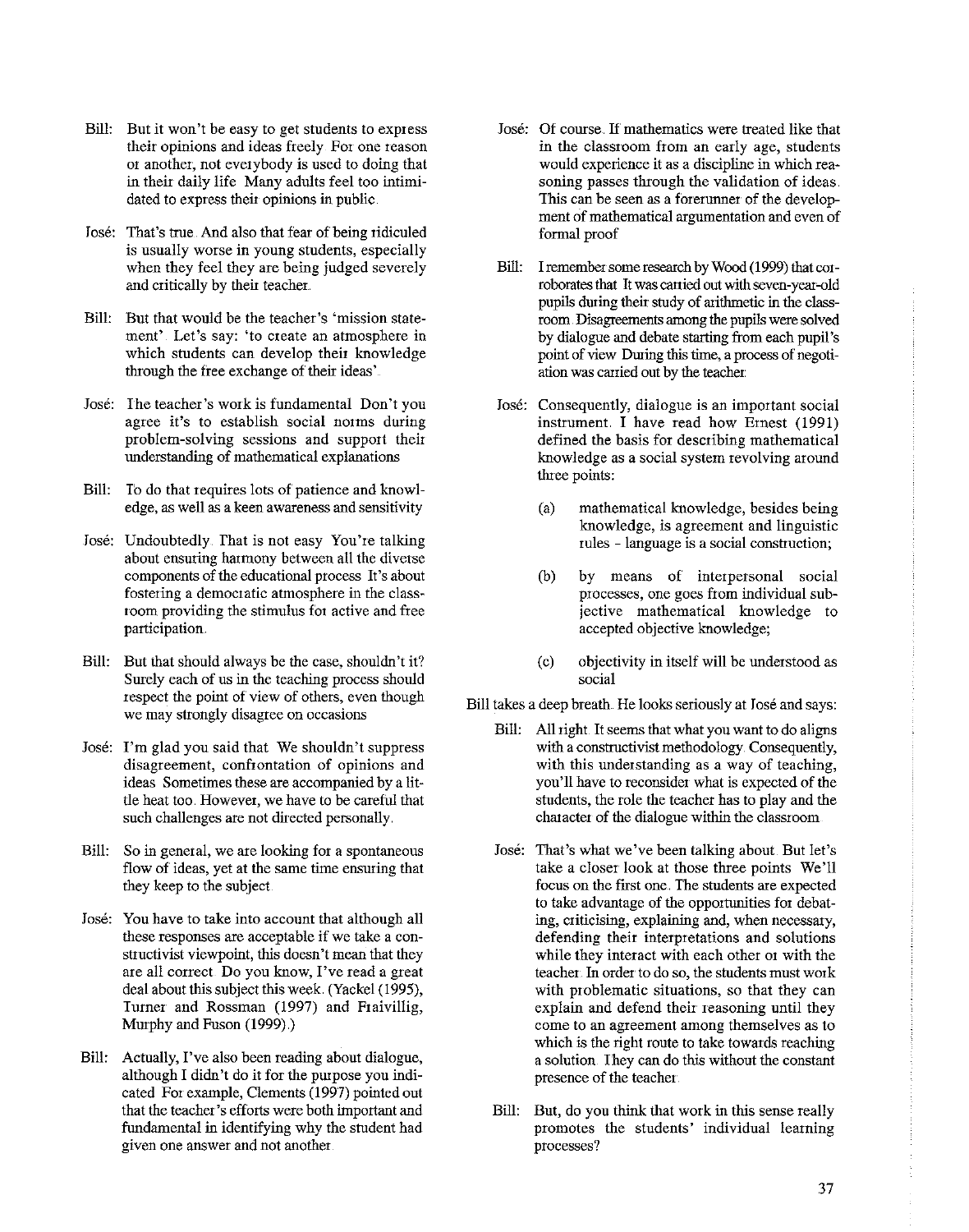- 
- José: I've found references to this question. For exam-<br>ple, Dekker and Elshout-Moht (1998) created a two-way and effec-<br>tive close development zone between students. ple, Dekker and Elshout-Moht (1998) created a model which reflected the work of two students model which reflected the work of two students These conditions were: mutual respect for each on the same mathematical problem tackled in the vork. a point other's opinions when carrying out the work. on the same mathematical ptoblem tackled in **other's opinions when carrying out the work, a**  different ways. When they talked to each other similar distribution of knowledge and a similar distribution of hower? And, for example, as  $\frac{1}{2}$  distribution of nower? And, for example, as about what each of them was doing, different distribution of power? And, for example, as <br>things happened: they demonstrated, explained, **Dunne and Bennet (1990)** Bennett and Dunne things happened: they demonstrated, explained,  $\frac{D$ unne and Bennett (1990), Bennett and Dunne<br>defended and reconstructed their own work. (1992) and Steele (1999) all say it must be done
- comments of the other students? Actually, this
- José: Besides, when the students talk they internalise José: There would have to be a change in the usual<br>the meaning of what they're saying<br>way of thinking since no longer would the
- 
- recognition of other people's opinions helps to students, their way of working<br>correct one's own opinions. It can make them quent presentation of their work. correct one's own opinions. It can make them more flexible, so that the students learn to work<br>out and put into practice collective plans of Bill: For this to be possible, are you saying that the
- Bill: This could help the students to achieve a com-<br>not immediately clear what they mean? prehensive grounding fot everyday life
- 

about mathematics But rather than learning want to form people that can face problems, when they have to and when to give up And have made a mistake We should not forget

- working together? They got satisfactory results
- José: I know it well They suggested further research

 $(1992)$  and Steele  $(1999)$  all say, it must be done Bill: But, did all this arise from the questions and differently according to whether the students Bill: But, did all this arise from the questions and work in a similar or different way

- mutual exchange and help usually favours men-<br>
Bill: You're optimistic. The thing is, working in that way,<br>
one would be following a way of teaching different tal operations of self-criticism, expression,  $\frac{1}{2}$  one would be following a way of teaching different refining of judgement, making logical connecrefining of judgement, making logical connec-<br>tions, arranging and structuring of thought and<br>working out new hypotheses....<br>talking about What would the teacher's role be? talking about. What would the teacher's role be?
- way of thinking, since no longer would the Bill: And there's an increase in motivation to achieve **teacher be the one who has to make all the rele-**<br>vant decisions regarding how and when to teach I should think that this favours the development<br>of the personality and evaluate. This seems to imply that the<br>teacher becomes just another element in the stu-José: What's mote, this social aspect helps to estab-<br>
ligh norms for working demogratically. Also, the **dentified** the one who decides the content that interests the lish norms for working democratically. Also, the the one who decides the content that interests the recognition of other people's opinions belns to students, their way of working and the subse
	- action responsibly teacher would have to accept as reasonable **whatever the students say and do, even if it is**
- **Jose:** Exactly. On heating the students' answers, the Jose: **Do you remember what we said in an article we** teacher becomes aware of the dhection the flow **once wrote? We've mentioned it on a number of** of ideas is taking. This allows fot connection occasions:<br> **occasions:** with the students' way of thinking rather than to try simply to lead them towards the teacher's Really, we want our students to know a lot way of reaching the right answer.
	- a few specific concepts, we seek to give them Bill: This way, you're suggesting that the normal **a comprehensive grounding as persons. We** development of learning would follow its own **overcome difficulties, know how to persist ing to any prior conceptions that may be held of** when they have to and when to give up And what that path should be. Doesn't this mean that to be hmnble enough to recognise when they **the teacher loses authority in the classroom?**
	- **that very often we can learn more from a mis-** Jose: Far from it. The teacher establishes a methodology take than a right answer (Rawson and which aims at getting students to construct knowl-Chamoso, 1998, p 2) edge Cobb, Wood and Yackel (1991) refer to this
- Bill: Wait a minute. Do you know about Goos and Bill: **I can see a positive side to what you're saying**  Galbraith (1996) and their work on two students The teacher is constantly learning while being<br>working together? They got satisfactory results immersed in a process of constant research. In **but found that, on certain occasions, social inter-** that way, an ability to ask, answer and listen is action hindered progress improved This seems to imply that everybody would benefit, both student and teacher
	- into the matter. If I remember rightly, they under-<br> **Jose:** I agree with you. But there ate also negative stood that it didn't fulfill Forman's (1989) three **aspects. For example, there can be constant**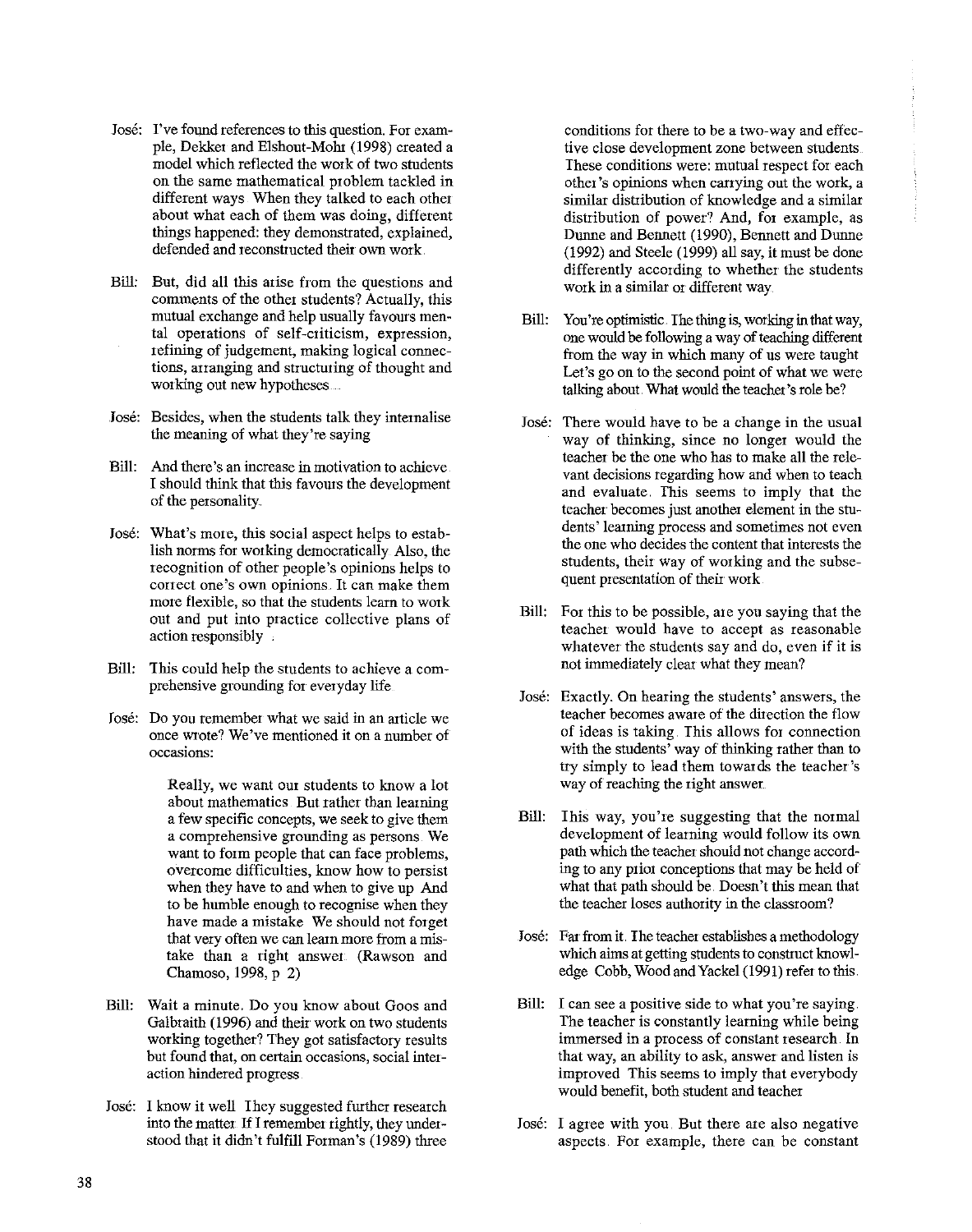**change, sometimes strange and often unpre**dictable

- Bill: That would be more difficult since you wouldn't always be able to have the answer ready beforehand
- Jose: Which also means more work as well as futther insecurity and tension in one's teaching
- Bill: Besides, when the students are constructing a certain element of knowledge, it would be very difficult for the teachers to know when and how **to intervene**
- Jose: And we mustn't forget the difficulties of giving **instructions to students when explaining an**  intended activity, as Brown (1997) and Battista (1999) say.

Jose and Bill canyon walking in silence. Jose looks toward the horizon while Bill has his eyes on the ground Suddenly, Jose stops again and says:

- Jose: Bill. Isn't the idea that students should consttuct their own methods for problem solving and understand the associated mathematical concepts with a problem through dialogue among them**selves under the teacher's supervision?**
- Bill: And you also think that the teacher should be the **one who encourages students to find meanings**  through their own thought and reasoning
- Jose: but without reducing their autonomy
- Bill: I understand that what you are refening to is that he or she should look for Vygotsky's (1978) zone of proximal development in each student
- Jose: We've often talked about that!
- Bill: We're not the only ones to have talked about it. A lot of people do, but it's not easy to discover either **how 01 when work is cauied out in this zone**
- Jose: Perhaps it can be done with suitable dialogue
- Bill: I imagine that it is even more difficult in large classes Besides, Steffe and D'Ambrosio (1995), Simon (1995b) and Fraivillig, Murphy and Fuson (1999), for example, both refer to the fact **that this zone of development varies from one**  student to another
- José: The same task varies while different students do it. This is understandable, because we're working with human beings, complex systems formed by subjective and inter-subjective mechanisms and not with programmes of activities. So, a task will never be the same if the social conditions change in some way.

Bill: Thus, the teacher's work is built around looking for the students' resomces and the students learning from the teacher's. That's one of the paradoxes of teaching: children must learn to do **division from a complete ignorance of it but, as**  Newman, Griffin and Cole (1991) say:

> for the class to work, it must be supposed that anything the children do can become a way of doing a division! (p. 81)

- Jose: That's why it's so difficult to intervene
- Bill: Sometimes a good question may be a suitable **answer**
- Jose: That's right. We've often talked about that But not from an inquisitorial point of view, rather by the teacher becoming involved in the dialogue with a discomse similar to that of the students in the class: "How did you do that?", "And that, why is it like that?", "How can that be seen to **be t:Iue?" or even "Oh, of comse!" That is, by**  trying not to change the conversation and normal debate in the classroom Brown and Wragg (1993) refer to this
- Bill: But that isn't possible in a class of thirty students
- Jose: It presents the teacher with a problem, that's for **sure. Consequently, a context must be created**  where the students can listen to each other while they explain their ideas and offer their solutions, **as well as express their different points of view**
- Bill: We seem to be continually returning to this  $expression$  as a solution to our dilemma.
- Jose: I read how Schifter and O'Brien (1997) des**cribed the teacher's action when two students**  who couldn't agree with each other about how to solve a certain problem asked for help. The teacher asked one of them to explain to the other the reasoning that had been applied This gave them the opportunity to validate each other's conjectures. It also helped them to identify their mistakes until they reached the tight answer which, curiously, did not coincide with their original answer
- Bill: In that case a happy ending but it doesn't mean it'll always be like that
- José: Of course not. In a research study, Clarke (1997) reported the experiences of two teachers with completely different results, although they were **in the same school, the same year, similar students, wotking together and, even, sometimes**  team-teaching
- Bill: You also have to take into account that, as Brown